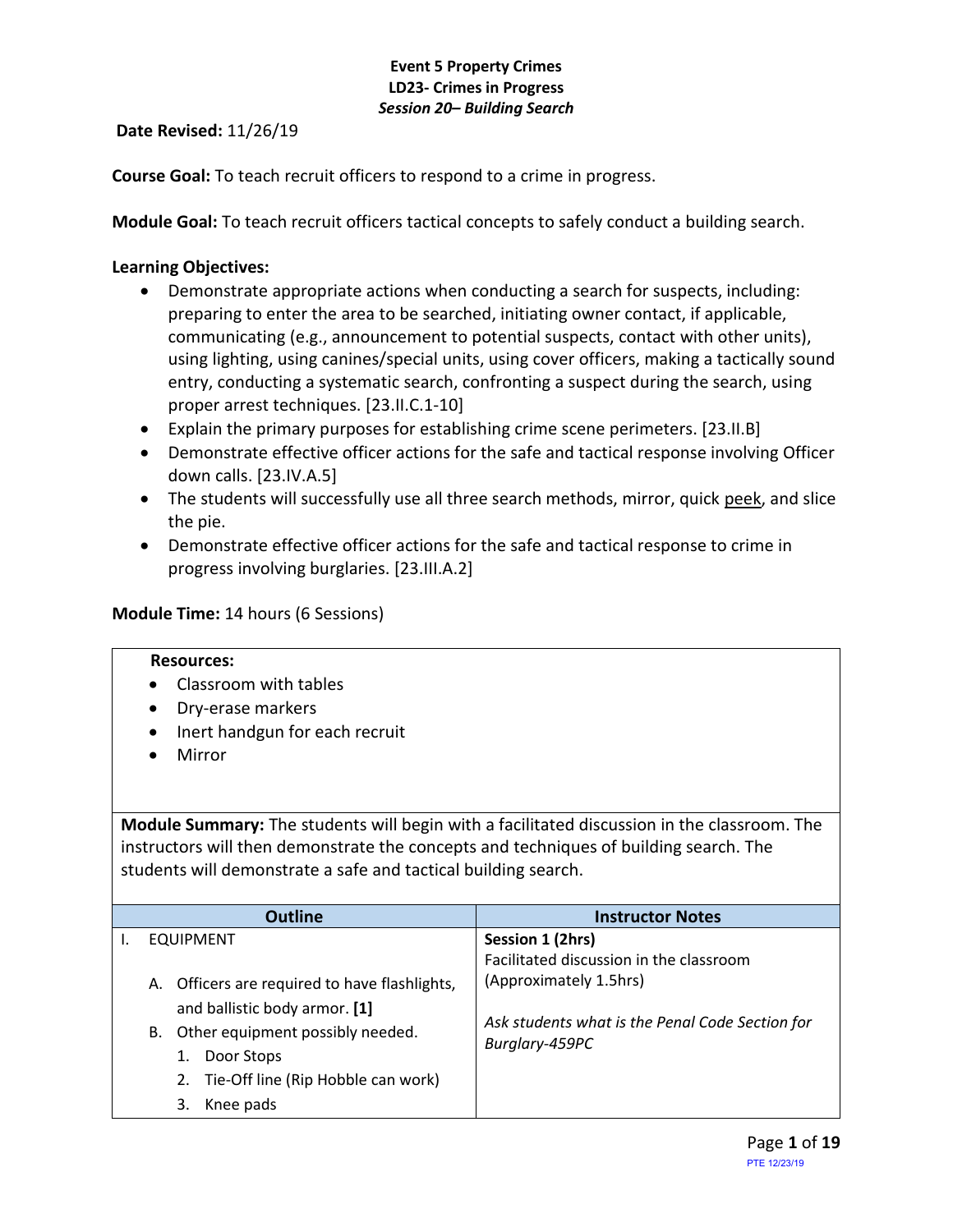|    |    | 4.                                                                                                                                                | <b>Ballistic helmet</b>                    | What is the definition of Burglary-Entering a                                             |
|----|----|---------------------------------------------------------------------------------------------------------------------------------------------------|--------------------------------------------|-------------------------------------------------------------------------------------------|
|    |    | 5.                                                                                                                                                | Mirrors                                    | specified structure with the intent to commit any                                         |
|    |    |                                                                                                                                                   |                                            | theft or felony.                                                                          |
| Ш. |    |                                                                                                                                                   | Containment (Perimeter)                    | [1] Ask- What may be some equipment needed                                                |
|    |    |                                                                                                                                                   |                                            | while doing a building search?                                                            |
|    |    | A. Containment: quality containment                                                                                                               |                                            |                                                                                           |
|    |    | around the location, that will be                                                                                                                 |                                            |                                                                                           |
|    |    |                                                                                                                                                   | searched, is essential for officer safety, |                                                                                           |
|    |    |                                                                                                                                                   | the containment of a possible suspect      |                                                                                           |
|    |    |                                                                                                                                                   | inside the location, and to prevent        |                                                                                           |
|    |    |                                                                                                                                                   | escape. Officers in a containment          |                                                                                           |
|    |    |                                                                                                                                                   | position should exploit afforded cover     | [2] Ask- Why is it important to set up<br>containment around the location to be searched? |
|    |    |                                                                                                                                                   | and concealment. [2]                       |                                                                                           |
|    |    |                                                                                                                                                   | $[23.11.B]$                                | Reinforce the 4 C's                                                                       |
|    |    | 1.                                                                                                                                                | Officers should deploy themselves in       |                                                                                           |
|    |    |                                                                                                                                                   | a position that is not too close to the    |                                                                                           |
|    |    |                                                                                                                                                   | search location, but not so far away       |                                                                                           |
|    |    | that they would be ineffective.<br>Additionally, officers should attempt<br>to observe windows, doors, or other<br>areas within their containment |                                            |                                                                                           |
|    |    |                                                                                                                                                   |                                            |                                                                                           |
|    |    |                                                                                                                                                   |                                            |                                                                                           |
|    |    |                                                                                                                                                   |                                            | [3] Ask- Can we diagonal deploy?                                                          |
|    |    | responsibility, where a suspect could                                                                                                             |                                            |                                                                                           |
|    |    |                                                                                                                                                   | potentially exit the location and          |                                                                                           |
|    |    | escape.                                                                                                                                           |                                            |                                                                                           |
|    |    | 2.                                                                                                                                                | Considerations for perimeters are:         |                                                                                           |
|    |    |                                                                                                                                                   | Complete containment around<br>а.          |                                                                                           |
|    |    |                                                                                                                                                   | the perimeter of the location              |                                                                                           |
|    |    |                                                                                                                                                   | No diagonal deployment, unless<br>b.       | [4] Ask- What is the advantage of having the Air<br>Unit?                                 |
|    |    |                                                                                                                                                   | there are two A-cars present. [3]          |                                                                                           |
|    |    |                                                                                                                                                   | Proper sequential numbering of a<br>c.     |                                                                                           |
|    |    |                                                                                                                                                   | location, (Clockwise).                     |                                                                                           |
|    |    |                                                                                                                                                   | Establishing a tactical frequency<br>d.    |                                                                                           |
|    |    |                                                                                                                                                   | for all involved units.                    |                                                                                           |
|    |    |                                                                                                                                                   | Deployment of an Air Unit<br>e.            |                                                                                           |
|    |    |                                                                                                                                                   | Keeping a constant uninterrupted<br>f.     | [5] Ask- What can you learn from the<br>architecture of the location?                     |
|    |    |                                                                                                                                                   | view of the location. [4]                  |                                                                                           |
|    | В. |                                                                                                                                                   | Architecture and Information of the        |                                                                                           |
|    |    |                                                                                                                                                   | Location:                                  |                                                                                           |
|    |    |                                                                                                                                                   |                                            |                                                                                           |
|    |    |                                                                                                                                                   |                                            |                                                                                           |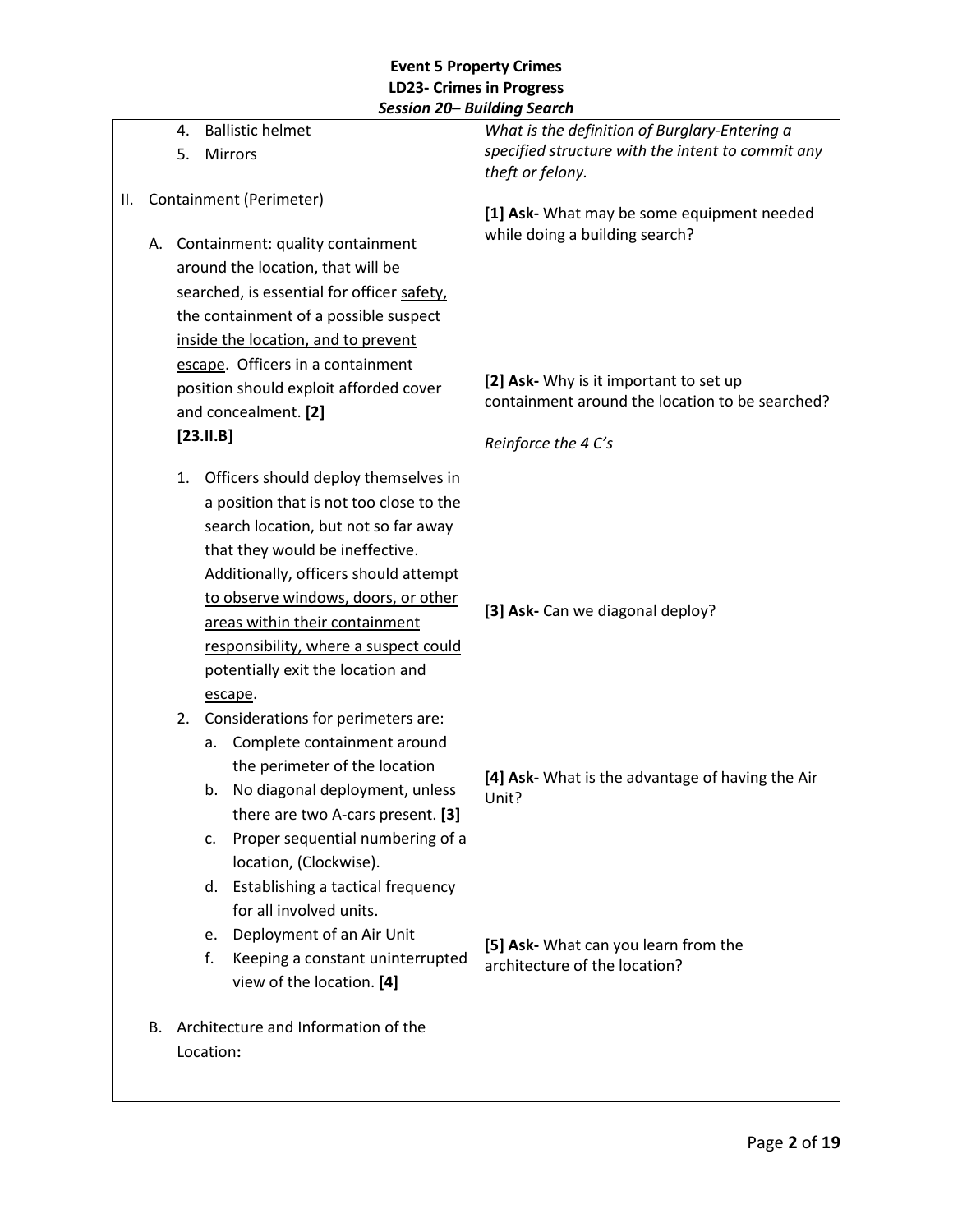|    | JESSIUII ZUT DUIIUIIIŲ JEUIUII                                                                                                                                                                                                                                                                                   |                                                                                                                           |
|----|------------------------------------------------------------------------------------------------------------------------------------------------------------------------------------------------------------------------------------------------------------------------------------------------------------------|---------------------------------------------------------------------------------------------------------------------------|
| 1. | The outside architecture of a building<br>can reveal valuable information,<br>regarding the inside layout of the<br>search location. [5]<br>Door locations, which way do<br>а.<br>they open, in or out (Hinges).<br>Window locations / Levels -<br>b.<br><b>Floors</b><br>Natural flow of the location (To<br>C. |                                                                                                                           |
|    | the right, left or straight back)                                                                                                                                                                                                                                                                                |                                                                                                                           |
|    | d. Attic Vents / Crawl Spaces                                                                                                                                                                                                                                                                                    |                                                                                                                           |
|    | Obtaining interior room<br>e.<br>configuration of a location can be<br>immensely valuable.                                                                                                                                                                                                                       |                                                                                                                           |
|    | Find someone who can give<br>f.<br>information about the inside of<br>the location.                                                                                                                                                                                                                              |                                                                                                                           |
|    | Attempt to have a diagram<br>g.<br>drawn showing the room<br>locations.                                                                                                                                                                                                                                          | [6] Ask- What is the minimum number of officers<br>to search a building?                                                  |
|    | h. For searches, when time is<br>available (i.e. search warrants,<br>open door, 459 investigation,<br>parole/probation searches, long<br>stand - off, etc.) Find a similar<br>location and perform a walk-<br>through to familiarize yourself<br>with the layout of the location to<br>be searched.              | [7] Ask- Why is the minimum for a search 4<br>Officers?<br>* 4 <sup>th</sup> Officer can take the role of team leader for |
| C. | Search Teams: (Basic concepts)                                                                                                                                                                                                                                                                                   | Command and Control purposes.                                                                                             |
| 1. | Two officers may enter but three<br>officers are needed to conduct a<br>search. The fourth officer will take<br>the role of Team Leader [6]<br>The basis for a minimum of four<br>a.<br>officer teams conducting the<br>search is,<br>Should one officer become<br>b.<br>injured during a search, it will        |                                                                                                                           |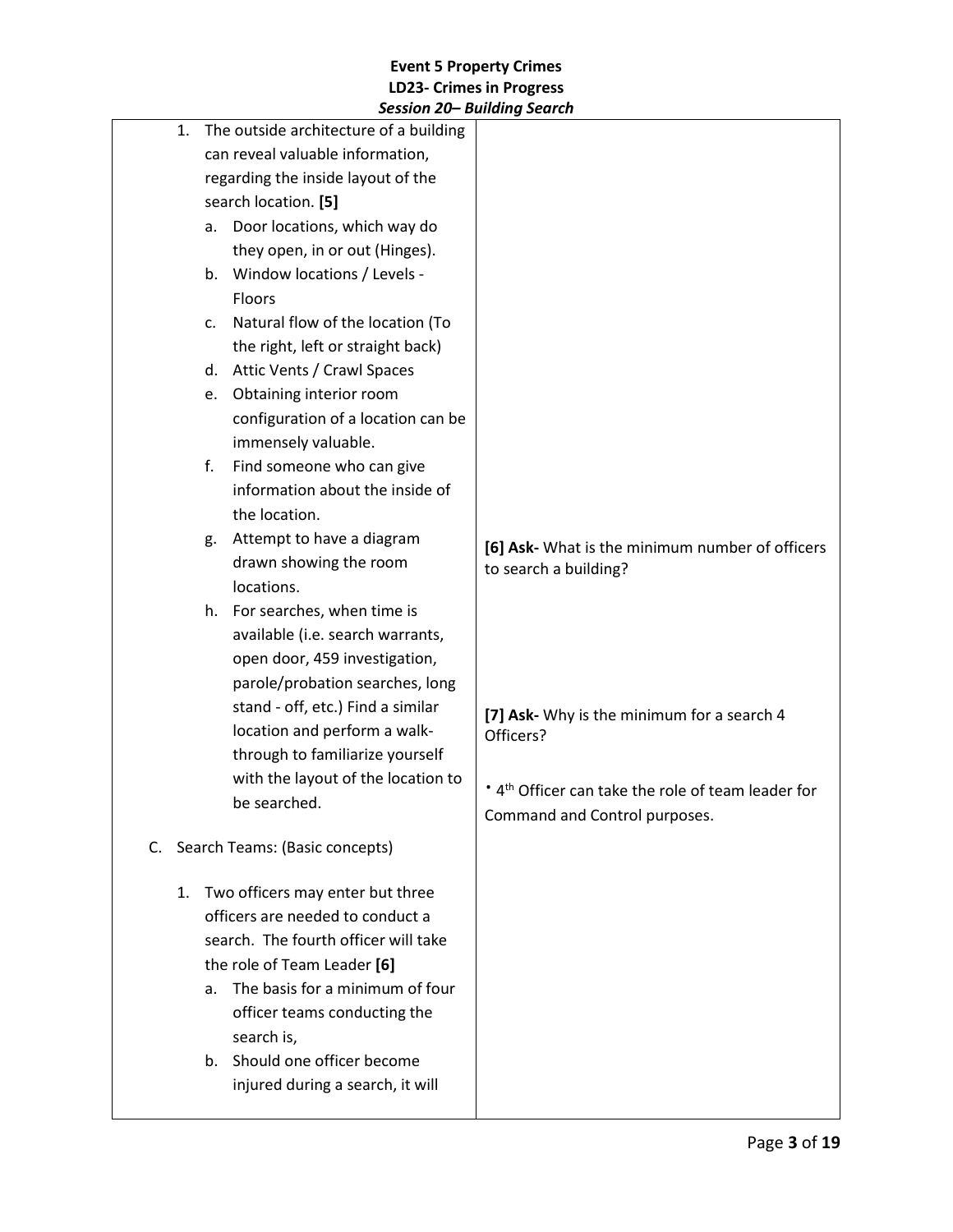|    | 5                                   |                                    |
|----|-------------------------------------|------------------------------------|
|    | take at least 2 officers to         |                                    |
|    | effectively execute an officer      |                                    |
|    | rescue. [7]                         |                                    |
| c. | Officer rescues are proven as an    |                                    |
|    | effective manner of extracting an   |                                    |
|    | injured officer from a hostile      |                                    |
|    | location.                           |                                    |
|    | d. Four officer teams are standard  |                                    |
|    | when performing building            |                                    |
|    | searches.                           |                                    |
|    | <b>Primary Cover Officer</b><br>1)  |                                    |
|    | Searching Officer<br>2)             |                                    |
|    | Team Leader<br>3)                   | [8] Ask- What are the Team Leaders |
|    | Trailer<br>4)                       | responsibilities?                  |
|    | e. Primary Cover Officer is         |                                    |
|    | responsible for providing cover     |                                    |
|    | for a Searching Officer and         |                                    |
|    | covering - Areas of Concern.        |                                    |
|    | Additionally, the Primary Cover is  |                                    |
|    | also responsible for assisting with |                                    |
|    | the search of a location and        |                                    |
|    | locating potential suspects.        |                                    |
|    | <b>NOTE: Roles may change</b>       |                                    |
|    | between the initial Search          |                                    |
|    | Officer, Trailer and Primary Cover  |                                    |
|    | Officer. BE FLEXIBLE.               |                                    |
| f. | The Searching Officer is            |                                    |
|    | responsible for conducting a        |                                    |
|    | search of the location to locate    |                                    |
|    | potential suspects.                 |                                    |
| g. | Team Leader is responsible for      |                                    |
|    | forming the team, providing         |                                    |
|    | guidance and Command and            |                                    |
|    | Control during the search.          |                                    |
|    | Additionally, the Team Leader       |                                    |
|    | will make sure that all areas of    |                                    |
|    | concern/areas of responsibility     |                                    |
|    | are covered and searched, while     |                                    |
|    | ensuring that no areas are left     |                                    |
|    | unsearched. [8]                     |                                    |
|    |                                     |                                    |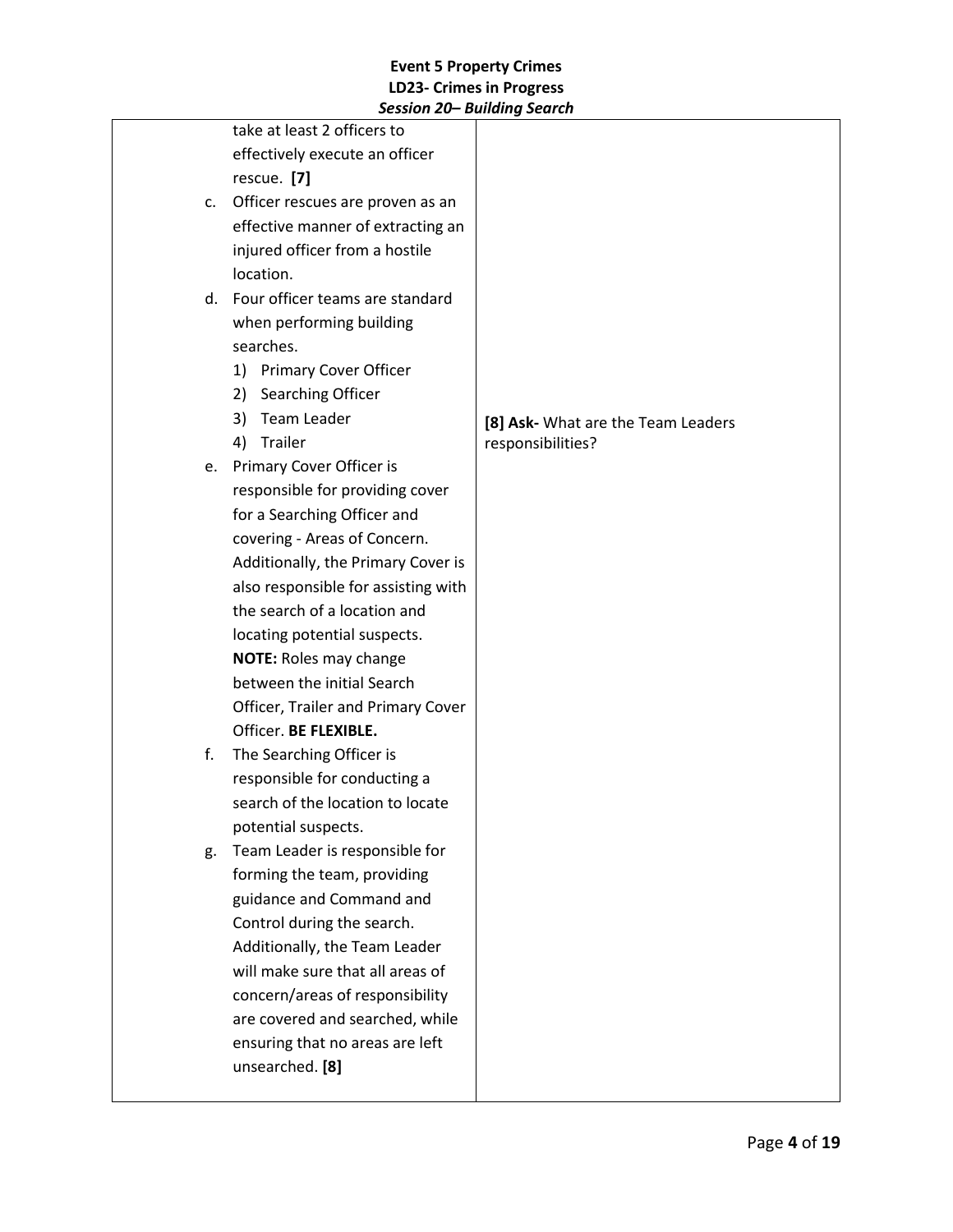|           |                                            | session zu— bananig search                            |
|-----------|--------------------------------------------|-------------------------------------------------------|
|           | The Trailer Officer provides cover<br>h.   | [9] Ask- Why do we announce our presence?             |
|           | during the search, or can fill in for      |                                                       |
|           | any of the officers involved in the        |                                                       |
|           | search.                                    |                                                       |
|           |                                            |                                                       |
|           | D. Announcements:                          |                                                       |
|           |                                            |                                                       |
|           | 1. Knock and Notice - Used to identify     |                                                       |
|           | your presence and intent [9]               |                                                       |
|           | 2. Can help de-escalate a situation        |                                                       |
|           | Telephone (Landline or Cellphone)<br>3.    |                                                       |
|           | Vehicle P/A<br>4.                          |                                                       |
|           | Loud Voice<br>5.                           |                                                       |
|           |                                            |                                                       |
|           | Key learning points                        |                                                       |
|           | Minimum number of officers needed to       |                                                       |
|           | search                                     |                                                       |
|           | Search team responsibilities               |                                                       |
|           |                                            | [10] Ask- When officers initiate a search, what       |
|           | III. RULES TO LIVE BY                      | are the officers searching and what are they          |
|           |                                            | searching for?                                        |
|           | A. When officers initiate the search of a  |                                                       |
|           | location for a suspect, they are not only  |                                                       |
|           | searching for the suspect, but also areas  | [11] Ask- What are these areas called?                |
|           | that the suspect may be hiding. [10]       |                                                       |
| <b>B.</b> | These areas are considered Areas of        |                                                       |
|           | Concern. [11]                              |                                                       |
|           | C. Officers must identify Areas of Concern |                                                       |
|           | as they come upon them during a            |                                                       |
|           | building search.                           |                                                       |
|           | There are three rules concerning<br>1.     |                                                       |
|           | Areas of Concern.                          |                                                       |
|           | 2. Officers shall utilize one of the       |                                                       |
|           | following methods, before moving           |                                                       |
|           | past an Area of Concern. [12]              | [12] Ask- Officers shall do one of three things       |
|           |                                            | before moving past an Area of Concern?                |
|           | Clear it<br>a.                             |                                                       |
|           | Cover it<br>b.                             |                                                       |
|           | Secure it<br>c.                            | [13] Ask- Are corners considered Areas of<br>Concern? |
|           | D. All corners inside of a location can be | . Answer = Depends on if the corner is clear or       |
|           | considered or recognized as Areas of       | obstructions are obscuring the officer's view.        |
|           | Concern, until cleared. [13]               |                                                       |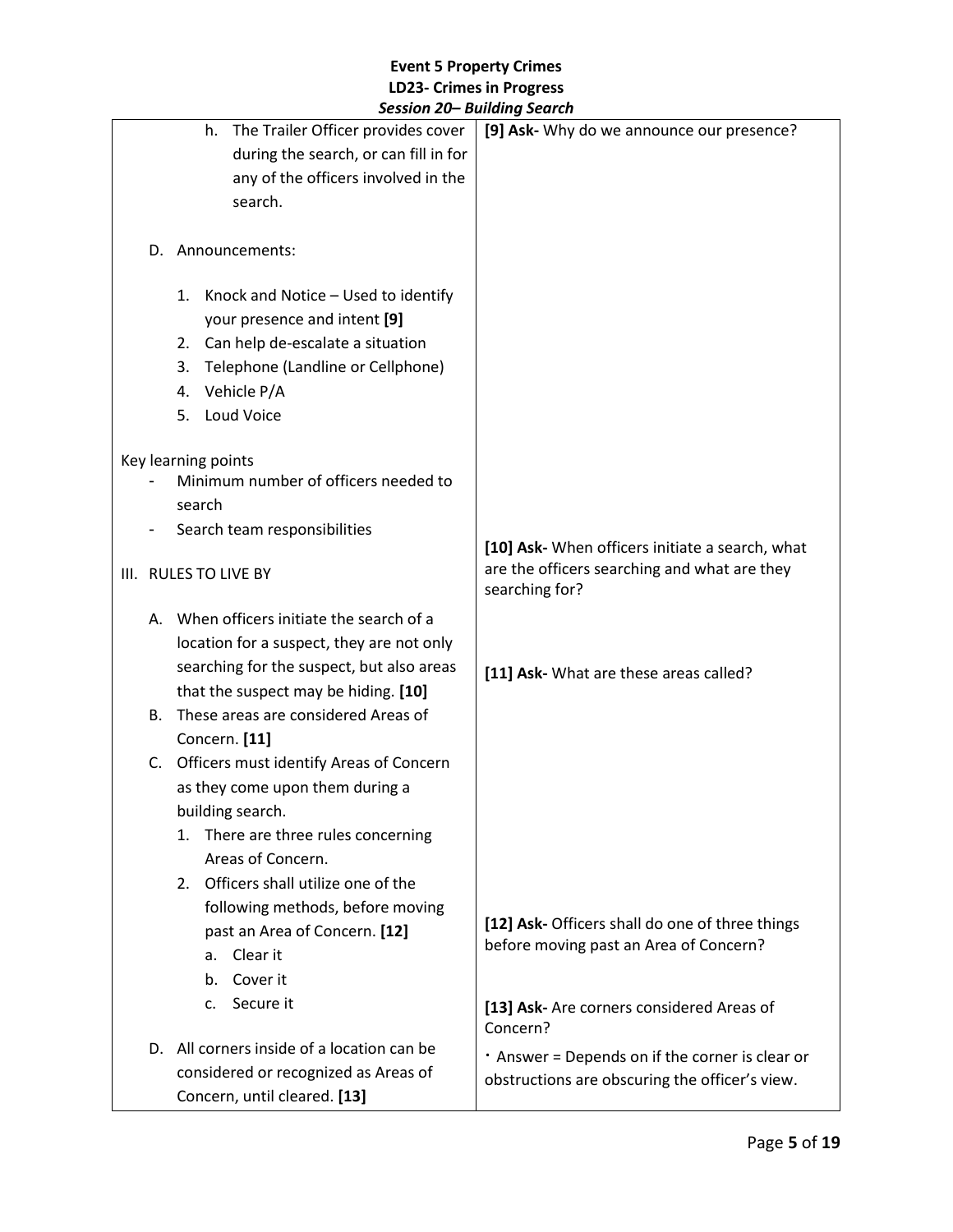| 1. The systematic use of proper<br>searching techniques will enable<br>officers to locate a suspect inside of a<br>location, without giving the suspect<br>an opportunity to injure them. [14]<br>2. Officers should always employ the<br>basic concepts. [15]<br>a. Look and listen first<br>Mirror (If available - strongly<br>b.<br>encouraged)<br>Slice the angle (Pie) wherever<br>c.<br>feasible<br>d. Quick Peek (If warranted) | [14] Ask- What is the importance of a systematic<br>search?<br>[15] Ask- What are some searching techniques? |
|----------------------------------------------------------------------------------------------------------------------------------------------------------------------------------------------------------------------------------------------------------------------------------------------------------------------------------------------------------------------------------------------------------------------------------------|--------------------------------------------------------------------------------------------------------------|
| During a systematic search, the officer<br>Е.<br>shall stop and listen outside a room/door<br>for any suspect movement. This is done<br>before performing the search techniques.                                                                                                                                                                                                                                                       |                                                                                                              |
| Officers should Mirror a point of entry<br>F.<br>prior to exposing themselves and<br>attempt to observe any suspects (i.e.<br>suspect(s) lying in wait to ambush<br>officers), when feasible. Use the full<br>length of the mirror when starting a<br>search at each search point - when<br>feasible.                                                                                                                                  |                                                                                                              |
| G. Slice the angle (Pie) on any door where<br>the technique is feasible                                                                                                                                                                                                                                                                                                                                                                | [16] Ask- How far should we slice the "pie?"                                                                 |
| After slicing the angle (no more than 90)<br>н.<br>degrees - approximately) the officer can<br>return to the door frame and Mirror<br>and/or Quick Peek before making entry.<br>$[16]$                                                                                                                                                                                                                                                 | [16] Ask- Why do we Mirror before slicing the pie<br>or quick peek, when feasible?                           |
| IV. ANGLES                                                                                                                                                                                                                                                                                                                                                                                                                             |                                                                                                              |
| Officers need to be aware of not placing<br>А.<br>themselves into an exposed/vulnerable<br>area by disregarding the angles that<br>come into play during a stealth search.                                                                                                                                                                                                                                                             |                                                                                                              |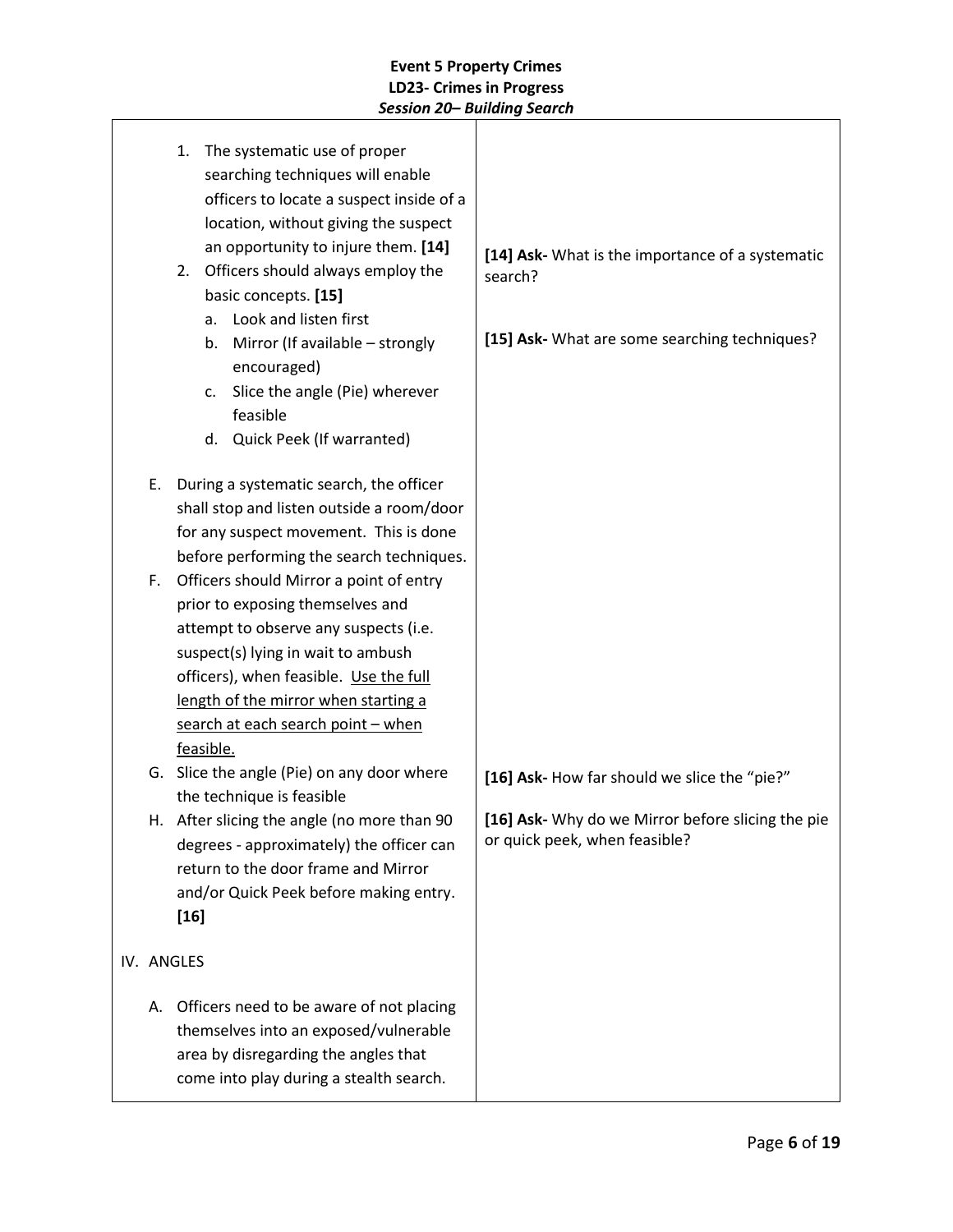|    |    | JESSIUII ZUT DUIIUIIIY JEUI LII                                                                                                                                                                          |                                                                              |
|----|----|----------------------------------------------------------------------------------------------------------------------------------------------------------------------------------------------------------|------------------------------------------------------------------------------|
|    |    | Adjusting movements of the search,<br>1.<br>officers must be in sequence with<br>areas being covered by other officers.                                                                                  |                                                                              |
|    |    | 2. This will keep officers from moving<br>into an area where a suspect would<br>be able to attack the officer.                                                                                           | [17] Ask- Why is it important to quickly get                                 |
|    | В. | One of the greatest dangers while                                                                                                                                                                        | through a doorway?                                                           |
|    |    | searching is not being cognizant of an                                                                                                                                                                   |                                                                              |
|    |    | angle working against an officer, and to                                                                                                                                                                 | [18] Ask- What are the three types of entries?                               |
|    |    | the suspect's advantage.                                                                                                                                                                                 |                                                                              |
| V. |    | <b>ENTRIES</b>                                                                                                                                                                                           |                                                                              |
|    |    |                                                                                                                                                                                                          | [19] Ask- How many officers to enter a room?                                 |
|    | А. | The entry into a location can be a very<br>dangerous time for officers. Doorways<br>have long been referred to as "The Fatal<br>Funnel." Officers need to make entries<br>using several techniques. [17] |                                                                              |
|    |    | Crisscross <sup>[18]</sup><br>1.                                                                                                                                                                         |                                                                              |
|    |    | <b>Button Hook</b><br>2.                                                                                                                                                                                 |                                                                              |
|    |    | Linear (hallways or narrow areas)<br>3.                                                                                                                                                                  |                                                                              |
|    | В. | Room entries shall be completed by a<br>minimum of two officers. [19]                                                                                                                                    |                                                                              |
|    |    | Never allow less than two officers to<br>1.<br>enter a room.                                                                                                                                             |                                                                              |
|    |    | Flexibility is a must always.<br>2.                                                                                                                                                                      |                                                                              |
|    |    | If a room were so small that two<br>3.<br>officers would cause congestion<br>inside the area, then one officer                                                                                           |                                                                              |
|    |    | enters while the other covers from<br>the doorway.                                                                                                                                                       |                                                                              |
|    |    | 4. Although two officers may be the<br>minimum, most larger rooms will<br>require 3 or more to adequately                                                                                                |                                                                              |
|    |    | cover and clear all areas of concern.                                                                                                                                                                    | [20] Ask- Why is it tactically unsafe to use two or<br>more points of entry? |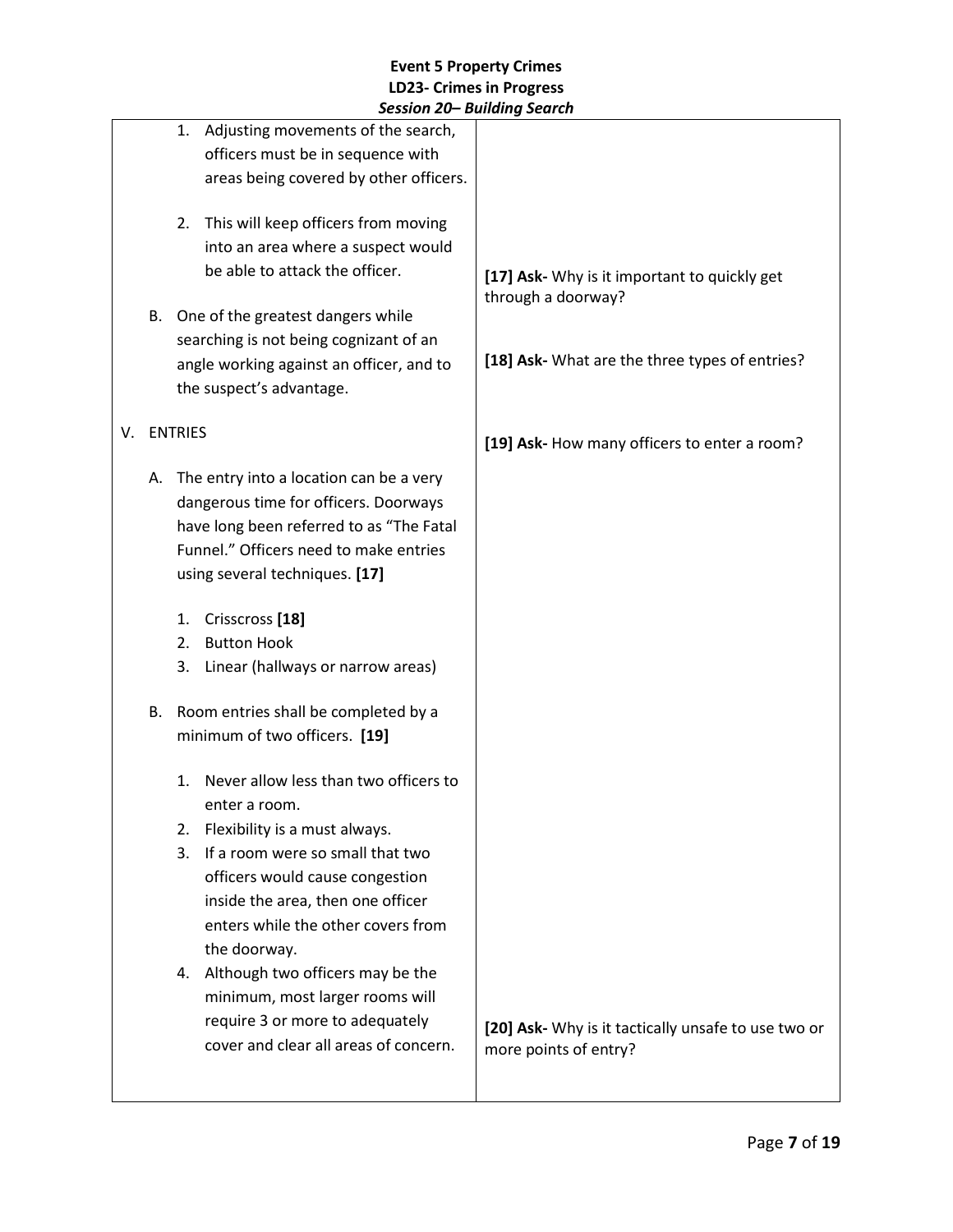|                                                        | JESSIUII ZUT DUIIUIIIŲ JEUIUII              |                                                                                                 |
|--------------------------------------------------------|---------------------------------------------|-------------------------------------------------------------------------------------------------|
|                                                        | C. It is imperative that only one entrance  |                                                                                                 |
|                                                        | point is utilized during the search.        |                                                                                                 |
|                                                        | It is recommended for teams to have<br>1.   |                                                                                                 |
|                                                        | an alternate entry point planned,           |                                                                                                 |
|                                                        | should the first point of entry fail.       |                                                                                                 |
|                                                        | It is tactically unsafe to use two or<br>2. |                                                                                                 |
|                                                        | more points of entry, simultaneously        |                                                                                                 |
|                                                        | on the same floor.                          |                                                                                                 |
|                                                        | 3. Officers can mistakenly come into        |                                                                                                 |
|                                                        | contact with each other during the          |                                                                                                 |
|                                                        | search. [20]                                |                                                                                                 |
| D.                                                     | Officers need to visually sweep an area     | [21] Ask- Why is it important to visually sweep<br>the corner first upon entering the location? |
|                                                        | upon entering.                              |                                                                                                 |
|                                                        | The visual sweep should always be:<br>1.    |                                                                                                 |
|                                                        | Corner<br>a.                                |                                                                                                 |
|                                                        | Center<br>b.                                |                                                                                                 |
|                                                        | Up and Down<br>C.                           |                                                                                                 |
|                                                        | d. These rules are in place to ensure       |                                                                                                 |
|                                                        | that an officer does a complete             |                                                                                                 |
|                                                        | visual sweep of the entered                 |                                                                                                 |
|                                                        | room.                                       | [22] Ask- What are some ways to communicate                                                     |
|                                                        | While conducting these<br>e.                | inside the location?                                                                            |
|                                                        | maneuvers, officers should                  |                                                                                                 |
|                                                        | remember to keep their head up              |                                                                                                 |
|                                                        | and muzzle down, to avoid                   | The instructor will demonstrate the hand signals.                                               |
|                                                        | blocking their full field of view.          |                                                                                                 |
|                                                        | $[21]$                                      |                                                                                                 |
|                                                        |                                             |                                                                                                 |
|                                                        | VI. COMMUNICATIONS INSIDE THE LOCATION      |                                                                                                 |
|                                                        | A. Communications between officers          |                                                                                                 |
|                                                        | conducting a building search is a key       |                                                                                                 |
|                                                        |                                             |                                                                                                 |
| element in the successful conclusion of<br>the search. |                                             |                                                                                                 |
|                                                        |                                             |                                                                                                 |
|                                                        | Officers need to communicate by use<br>1.   |                                                                                                 |
|                                                        | of hand signals if possible and             |                                                                                                 |
|                                                        | verbally if necessary. [22]                 |                                                                                                 |
|                                                        | Hand signals need to be established<br>2.   |                                                                                                 |
|                                                        | and understood by all Officers              |                                                                                                 |
|                                                        | involved in the search.                     |                                                                                                 |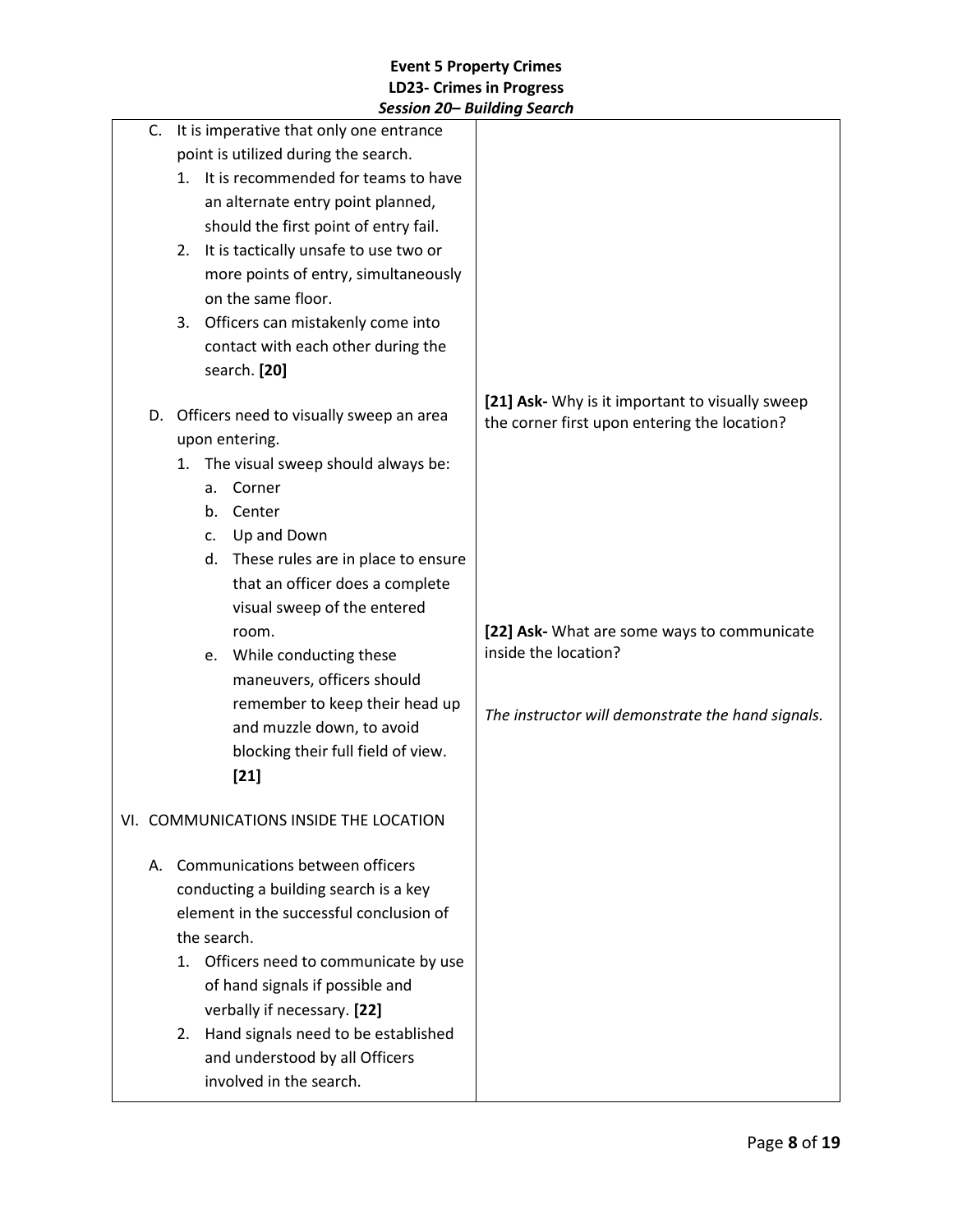|    | Suspect - Support hand open<br>a.            |                                                             |
|----|----------------------------------------------|-------------------------------------------------------------|
|    | wide flaring all fingers pointed in          |                                                             |
|    | direction of suspect.                        |                                                             |
|    |                                              |                                                             |
|    | b. Cover - Sweeping of the support           | The instructor will review the drawing and                  |
|    | hand over the head in a back and             | exhibiting policy with the class.                           |
|    | forth manner followed by the                 |                                                             |
|    | pointing of a finger in the                  |                                                             |
|    | direction, or at the object needed           |                                                             |
|    | to be covered.                               |                                                             |
|    | Stop - A closed fist (support<br>c.          |                                                             |
|    | hand) held up near the face.                 |                                                             |
|    | To gain the attention of the team<br>d.      |                                                             |
|    | - Snapping of the fingers (support<br>hand). |                                                             |
|    | e. Follow - Support hand - Open              |                                                             |
|    | palm, arm moved in a circular                |                                                             |
|    | motion at the elbow.                         |                                                             |
|    |                                              |                                                             |
|    | VII. WEAPON POSITIONING                      |                                                             |
|    | A. It should be clearly understood that      |                                                             |
|    | building searches are a high-risk            |                                                             |
|    | situation.                                   |                                                             |
| 1. | Officers will normally have their            |                                                             |
|    | firearm drawn from their holsters            |                                                             |
|    | since a search for the suspect has the       |                                                             |
|    | possibility of escalating into a use of      |                                                             |
|    | deadly force situation.                      |                                                             |
|    | 2. Proper weapons handling during the        | [23] Ask- What are the four firearms Basic Safety<br>Rules? |
|    | search is paramount to officer safety.       |                                                             |
|    | For example, the Searching Officer           |                                                             |
|    | may, briefly, conduct a search with          |                                                             |
|    | his/her firearm holstered while the          |                                                             |
|    | Primary Cover Officer covers the             |                                                             |
|    | Searching Officer, i.e. mirroring,           |                                                             |
|    | lifting bed, moving furniture, opening       |                                                             |
|    | doors.                                       |                                                             |
| 3. | Officers should remember to keep             |                                                             |
|    | their head up and muzzle down, to            |                                                             |
|    | avoid blocking their full field of view,     |                                                             |
|    | as suspects often hide in low places.        |                                                             |
|    |                                              |                                                             |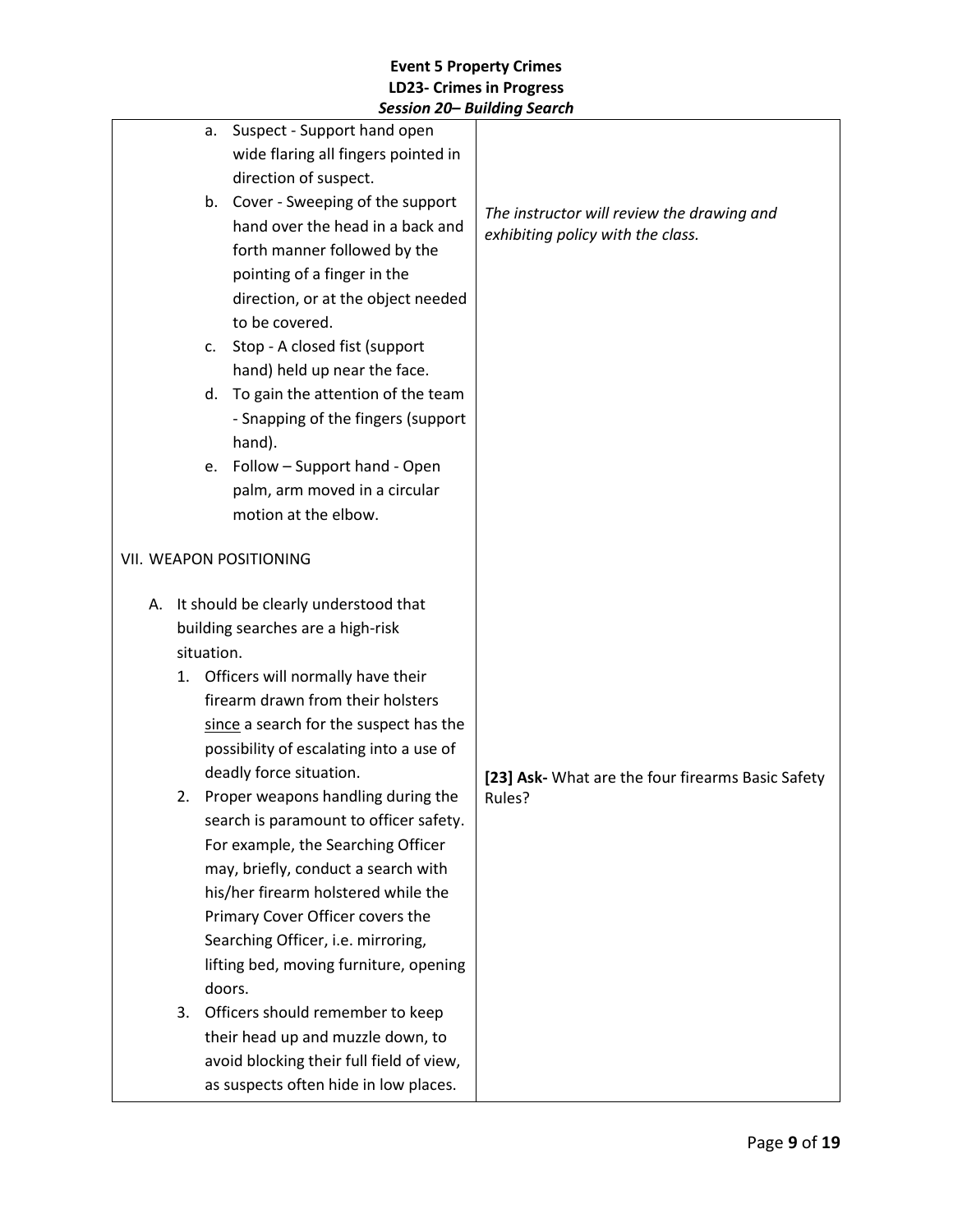|                      |                                       | 4. Several key elements to safe and |                                              |                                                                                                     |
|----------------------|---------------------------------------|-------------------------------------|----------------------------------------------|-----------------------------------------------------------------------------------------------------|
|                      |                                       |                                     | proper weapons handling include              |                                                                                                     |
|                      |                                       | $[23]$                              |                                              |                                                                                                     |
|                      | All guns are always loaded<br>а.      |                                     |                                              |                                                                                                     |
|                      |                                       | b.                                  | Never allow the muzzle to cover              | [24] Ask- Weapons handling should be restricted<br>to the Officers primary hand unless?             |
|                      |                                       |                                     | anything you are not willing to              |                                                                                                     |
|                      |                                       |                                     | shoot.                                       |                                                                                                     |
|                      |                                       | c.                                  | Keep your finger off the trigger             |                                                                                                     |
|                      |                                       |                                     | until your sights are aligned on             |                                                                                                     |
|                      |                                       |                                     | the target and you intend to                 |                                                                                                     |
|                      |                                       |                                     | shoot                                        |                                                                                                     |
|                      |                                       | d.                                  | Be sure of your target                       |                                                                                                     |
|                      |                                       | e.                                  | If an Officer moves in front of              |                                                                                                     |
|                      |                                       |                                     | your weapon, depress the muzzle              |                                                                                                     |
|                      |                                       |                                     | until the Officer is clear of your           |                                                                                                     |
|                      |                                       |                                     | muzzle.                                      |                                                                                                     |
|                      |                                       | f.                                  | Weapons handling should be                   |                                                                                                     |
|                      |                                       |                                     | restricted to the Officers primary           |                                                                                                     |
|                      |                                       |                                     | hand unless the Officer is                   |                                                                                                     |
|                      |                                       |                                     | competent with their off hand or             |                                                                                                     |
|                      |                                       |                                     | they are injured. [24]                       |                                                                                                     |
|                      |                                       | g.                                  | When using a flashlight, Officers            |                                                                                                     |
|                      |                                       |                                     | should utilize the Harries,                  |                                                                                                     |
|                      |                                       |                                     | Chapman technique or Pistol                  |                                                                                                     |
|                      |                                       |                                     | with attached light (PWAL).                  | [25] Ask- What are the hazards of silhouetting an                                                   |
| <b>VIII.LIGHTING</b> |                                       |                                     |                                              | officer with your light?                                                                            |
|                      |                                       |                                     |                                              |                                                                                                     |
|                      |                                       |                                     | A. Lighting is a key element in a successful |                                                                                                     |
|                      |                                       | search.                             |                                              |                                                                                                     |
|                      | 1.                                    |                                     | Officers must be able to see clearly to      |                                                                                                     |
|                      |                                       |                                     | ensure they are not missing a hidden         |                                                                                                     |
|                      |                                       |                                     | suspect's location.                          |                                                                                                     |
|                      | 2.                                    |                                     | The proper use of lights can make an         |                                                                                                     |
|                      |                                       |                                     | officer's task much easier and safer.        |                                                                                                     |
|                      | 3.                                    |                                     | Improper use of lighting can place an        |                                                                                                     |
|                      | officer in a position of disadvantage |                                     |                                              |                                                                                                     |
|                      |                                       |                                     | without the officer realizing the            |                                                                                                     |
|                      |                                       |                                     | danger.                                      | [26] Ask- What is the advantage of placing light in<br>the face of a suspect in a dark environment? |
|                      |                                       | a.                                  | Lights in front of an officer with           |                                                                                                     |
|                      |                                       |                                     | darkness behind.                             |                                                                                                     |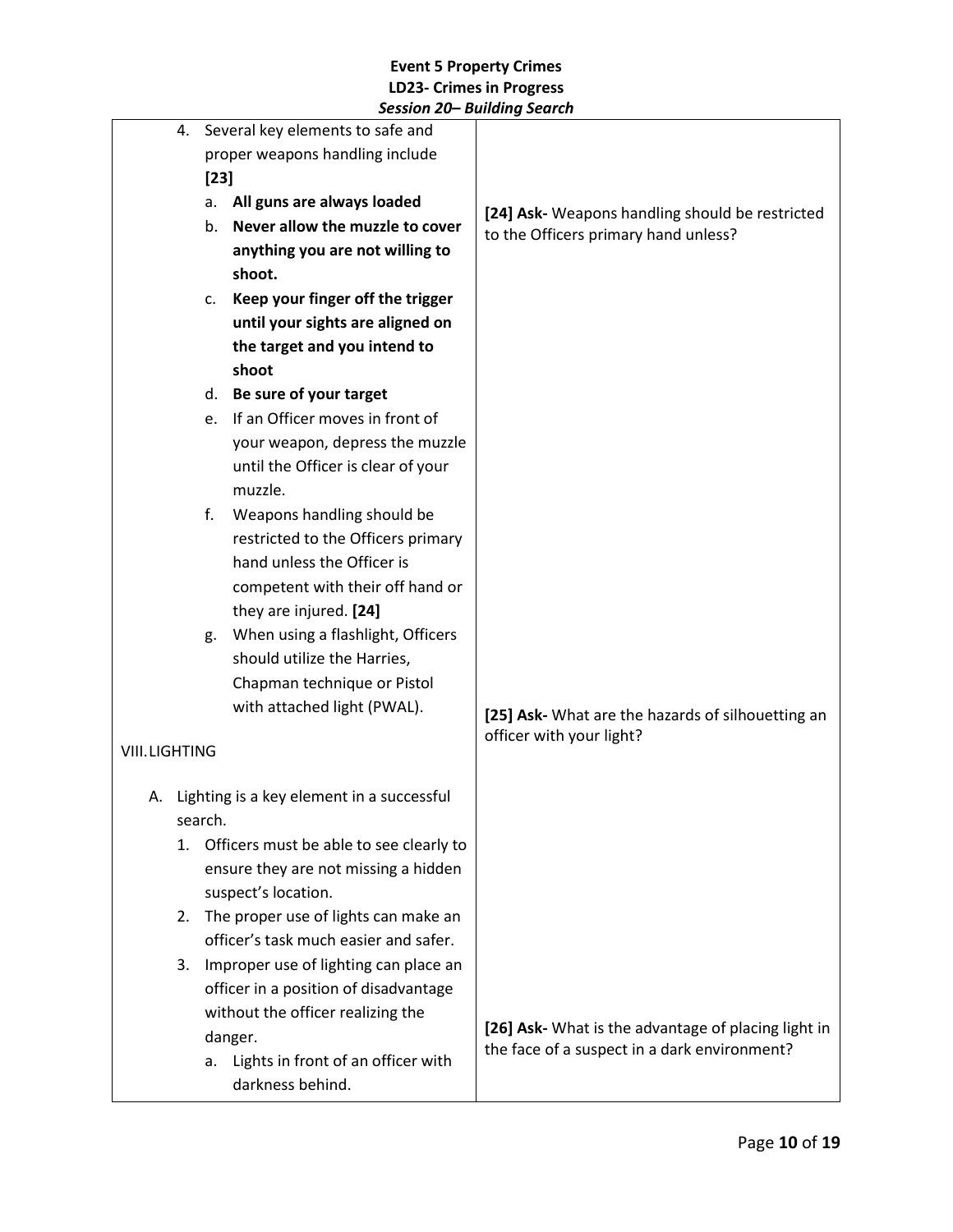|    |                     | Session 20− Building Search               |                                                                 |
|----|---------------------|-------------------------------------------|-----------------------------------------------------------------|
|    | b.                  | Never silhouette an officer with          |                                                                 |
|    |                     | your light. [25]                          |                                                                 |
|    | c.                  | Avoid turning your light off in a         |                                                                 |
|    |                     | dark environment.                         |                                                                 |
|    | d.                  | Darkness is a suspect's friend.           |                                                                 |
|    |                     | Light is his/her enemy.                   |                                                                 |
|    | e.                  | Lighting placed into the face of a        |                                                                 |
|    |                     | suspect in a dark environment             |                                                                 |
|    |                     | will place the suspect at a               |                                                                 |
|    |                     | disadvantage. The suspect may             |                                                                 |
|    |                     | be unable to see the officer              |                                                                 |
|    |                     | behind the beam of light. [26]            |                                                                 |
|    | f.                  | Refrain from placing your light           | [27] Ask- Why is mental preparation a must                      |
|    |                     | system in your primary hand.              | during police work?                                             |
|    |                     |                                           |                                                                 |
|    | IX. OFFICER RESCUES |                                           |                                                                 |
| А. |                     | The safety of officers during a search is |                                                                 |
|    |                     | most important.                           |                                                                 |
|    |                     | 1. Although officers may do everything    |                                                                 |
|    |                     | right, misfortune can occur with one      |                                                                 |
|    |                     | of the officers involved in the search    |                                                                 |
|    |                     | becoming injured by a suspect.            | (Demonstrate an officer down rescue Learning                    |
|    |                     | 2. Officers need to be prepared to deal   | Activity 2)                                                     |
|    |                     | with these situations in a tactically     |                                                                 |
|    |                     | competent manner.                         |                                                                 |
|    |                     |                                           |                                                                 |
| В. |                     | "The body will readily go where the mind  |                                                                 |
|    |                     | has already been" mental preparation is   |                                                                 |
|    | a must. [27]        |                                           | [28] Ask- Why do we search with a minimum of<br>three officers? |
|    | 1.                  | An officer knowing what they must         |                                                                 |
|    |                     | do in a critical incident is going to     |                                                                 |
|    |                     | react much quicker and with greater       |                                                                 |
|    |                     | precision, compared to an officer         |                                                                 |
|    |                     | who is totally unprepared.                |                                                                 |
|    |                     |                                           | [29] Ask- What is the definition of Cover Fire?                 |
| C. |                     | Officer rescues need to be performed in   |                                                                 |
|    |                     | the following manner. [23.IV.A.5]         |                                                                 |
|    |                     |                                           |                                                                 |
|    | 1.                  | As an officer goes down, the officer      |                                                                 |
|    |                     | closest yells out the officer's name      |                                                                 |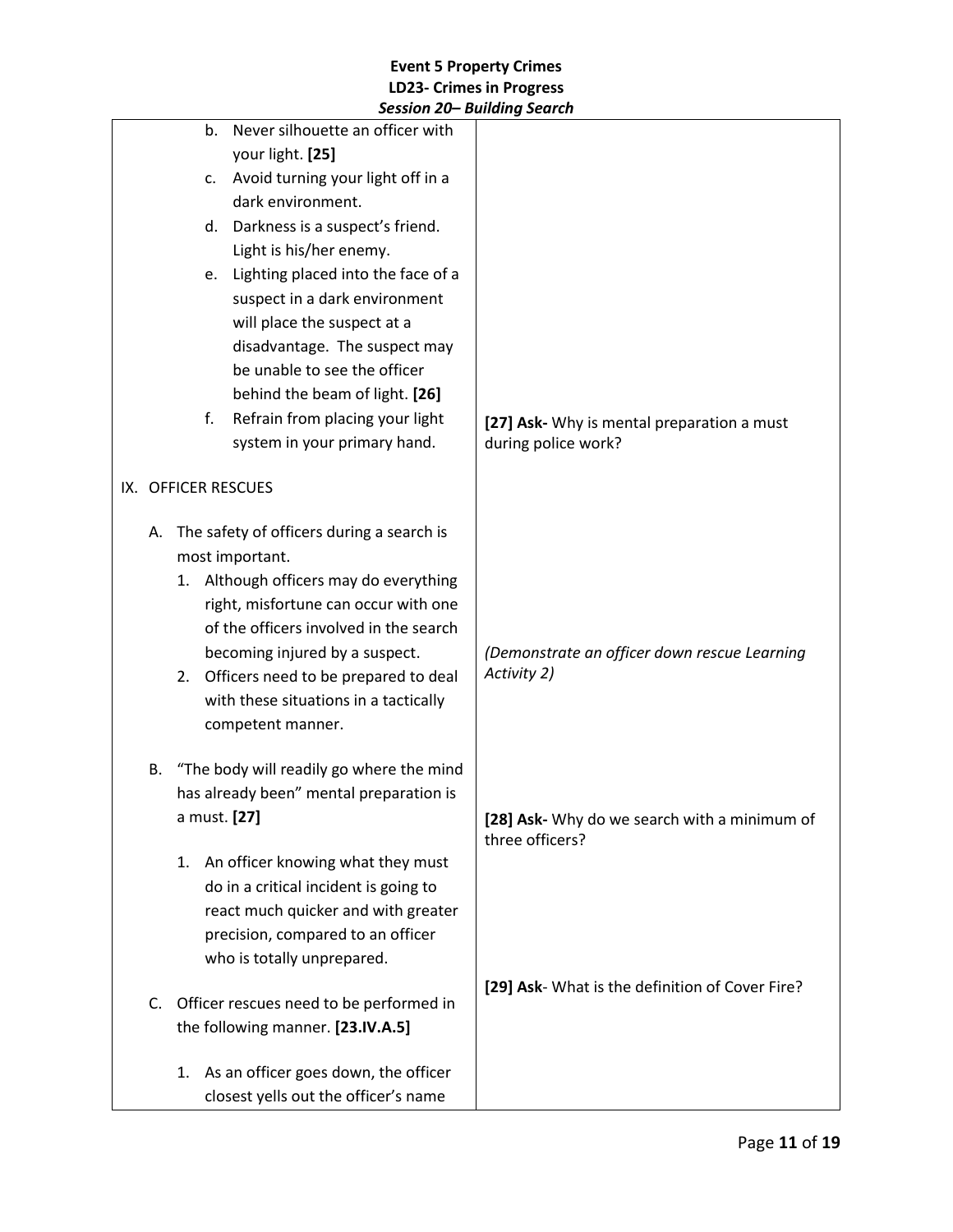|                                               | JESSIUII ZUT DUIIUIIIY JEUI LII          |                                                                                      |
|-----------------------------------------------|------------------------------------------|--------------------------------------------------------------------------------------|
|                                               | yelling (Smith is down, Smith is         |                                                                                      |
|                                               | down) or "Officer Down!". [28]           |                                                                                      |
| The officer closest to the downed<br>2.       |                                          |                                                                                      |
| officer then moves in front or to a           |                                          |                                                                                      |
|                                               | tactically superior position in relation |                                                                                      |
|                                               | to the downed officer. If the downed     |                                                                                      |
|                                               | officer, or other persons remain in      |                                                                                      |
|                                               | immediate danger from death or           |                                                                                      |
|                                               | serious bodily injury, the cover officer |                                                                                      |
|                                               | may employ cover fire to aid with the    |                                                                                      |
|                                               | rescue of the downed officer. [28]       | [30] Ask- Why is it important for the rescue<br>officer to communicate?              |
| 3.                                            | Cover fire is "controlled and            |                                                                                      |
|                                               | deliberate fire, directed at a life-     |                                                                                      |
|                                               | endangering threat, where an Officer     |                                                                                      |
|                                               | reasonable believes the threat to be     |                                                                                      |
|                                               | located. [29]                            |                                                                                      |
|                                               | The cover fire does not have to<br>a.    | [31] - Officers should explain the advantages of<br>slowing down their rate of fire. |
|                                               | be directed specifically at the          |                                                                                      |
|                                               | suspect, but instead, the specific       |                                                                                      |
|                                               | area where the officer believes          |                                                                                      |
|                                               | the suspect is located.                  | [32] Ask- Why should officers always expect to                                       |
|                                               | b. Cover fire can be fired through       | find a suspect?                                                                      |
|                                               | walls to suppress the suspect's          |                                                                                      |
|                                               | assault upon the downed officer.         |                                                                                      |
|                                               | The next officer will go to the<br>c.    |                                                                                      |
|                                               | downed officer, holster, and             |                                                                                      |
|                                               | physically extract the officer from      |                                                                                      |
|                                               | the location. The officer should         |                                                                                      |
|                                               | communicate that they are                |                                                                                      |
|                                               | moving and that they are out so          |                                                                                      |
|                                               | the cover officer is not left in the     |                                                                                      |
|                                               | location by himself/herself [30]         |                                                                                      |
| Officers utilizing cover fire must fire<br>4. |                                          |                                                                                      |
|                                               | in a systematic manner that will         |                                                                                      |
| afford the rescuer the time necessary         |                                          | [33] Ask- What are some locations officers can                                       |
|                                               | for extraction.                          | take the suspect(s) into custody?                                                    |
|                                               | Rate of fire should be controlled<br>a.  |                                                                                      |
|                                               | and at a rate that allows the            |                                                                                      |
|                                               | officer to maintain accuracy and         |                                                                                      |
|                                               | ammo management. [31]                    |                                                                                      |
|                                               | X. APPREHENDING THE SUSPECT              |                                                                                      |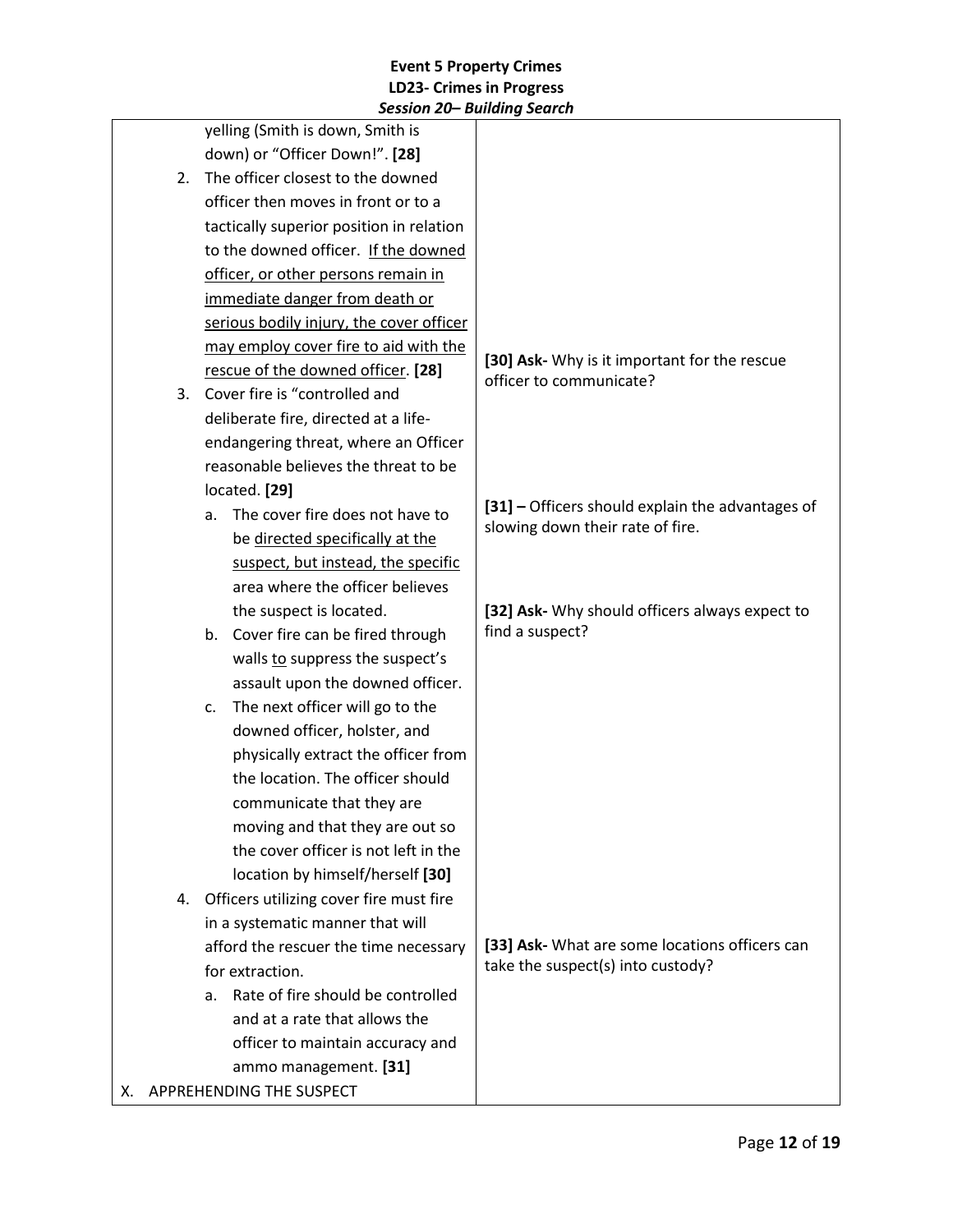|    |                |          | A. Officers should always expect to find a  |                                                  |
|----|----------------|----------|---------------------------------------------|--------------------------------------------------|
|    |                |          | suspect in every corner and behind every    |                                                  |
|    |                |          | piece of furniture.                         |                                                  |
| В. |                |          | Using this basic principal, an officer will |                                                  |
|    |                |          | eliminate the element of surprise when      |                                                  |
|    |                |          | they have located a suspect. [32]           | Why is it important to use proper handcuffing    |
|    |                |          | 1. Remember, you must be prepared to        | techniques?                                      |
|    |                |          | deal with the suspect once they are         |                                                  |
|    |                | located. |                                             |                                                  |
|    | a.             |          | Always consider secondary                   |                                                  |
|    |                |          | suspects.                                   |                                                  |
|    |                |          | b. Control the suspect's hands.             | Why is it important to do a thorough search of   |
|    | $\mathsf{C}$ . |          | Move the suspect to a location              | the suspect?                                     |
|    |                |          | that is advantageous to the                 |                                                  |
|    |                |          | officers, i.e. an area that has             |                                                  |
|    |                |          | been cleared by officers and                |                                                  |
|    |                |          | minimizes exposure for officers             |                                                  |
|    |                |          | and suspect.                                |                                                  |
|    | d.             |          | Consider the best location for              |                                                  |
|    |                |          | taking the suspect into custody.            |                                                  |
|    |                |          | 1) If there is an area inside of            |                                                  |
|    |                |          | the location that has been                  |                                                  |
|    |                |          | cleared by officers and                     |                                                  |
|    |                |          | considered safe, it can be                  |                                                  |
|    |                |          | used. [33]                                  |                                                  |
|    |                | 2)       | If you locate a suspect with a              |                                                  |
|    |                |          | mirror and you don't believe                |                                                  |
|    |                |          | the suspect knows they have                 |                                                  |
|    |                |          | been located with the mirror,               |                                                  |
|    |                |          | (undetected), use hand                      |                                                  |
|    |                |          | signals to notify the search                |                                                  |
|    |                |          | team.                                       |                                                  |
|    |                | 3)       | If you locate a suspect with a              |                                                  |
|    |                |          | mirror, and you believe the                 |                                                  |
|    |                |          | suspect knows they have                     |                                                  |
|    |                |          | been found (detected), use                  | [34] Ask- Why does one officer search at a time? |
|    |                |          | strong verbal commands to                   |                                                  |
|    |                |          | advise the suspect what to                  |                                                  |
|    |                |          | do and to also notify the                   |                                                  |
|    |                |          |                                             |                                                  |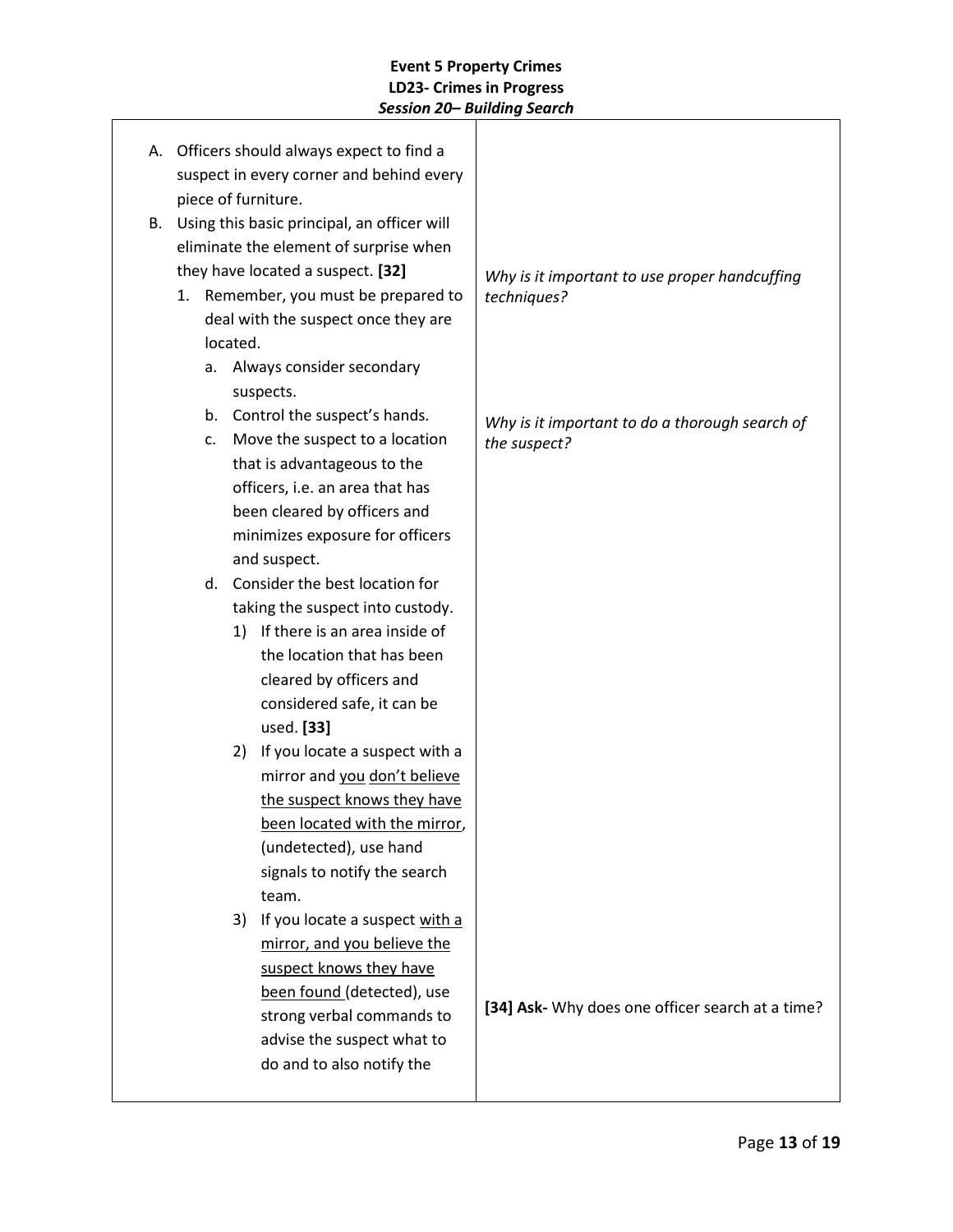|                               |                                                                                         |                                        | session zu— bananig search                                                                     |
|-------------------------------|-----------------------------------------------------------------------------------------|----------------------------------------|------------------------------------------------------------------------------------------------|
|                               |                                                                                         | search team that you've                |                                                                                                |
|                               |                                                                                         | located the suspect.                   |                                                                                                |
|                               |                                                                                         | 4) If you must take the suspect        |                                                                                                |
|                               |                                                                                         | outside of the location for            |                                                                                                |
|                               |                                                                                         | officer safety, then do so.            |                                                                                                |
|                               |                                                                                         | e. Control the suspect movements.      |                                                                                                |
|                               | f.                                                                                      | Slow their movements down by           |                                                                                                |
|                               |                                                                                         | placing the suspect onto their         |                                                                                                |
|                               |                                                                                         | knees.                                 |                                                                                                |
|                               | g.                                                                                      | Never place a suspect between          |                                                                                                |
|                               |                                                                                         | officers, or pull a suspect past a     | The instructors will demonstrate the three<br>entries, crisscross, button hook and linear. The |
|                               |                                                                                         | covering officer.                      | students will practice the entries.                                                            |
|                               | h.                                                                                      | Handcuff the suspect, search           |                                                                                                |
|                               |                                                                                         | them thoroughly and conduct an         | The instructors will demonstrate Mirroring                                                     |
|                               |                                                                                         | interview.                             | techniques, Slicing the Angle (Pie) and the Quick                                              |
|                               | i.                                                                                      | Resume search.                         | Peek. The instructors will also demonstrate                                                    |
|                               | j.                                                                                      | Complete Investigation.                | making entry into an open door, addressing a                                                   |
|                               |                                                                                         |                                        | closed door and a door that opens outward. The<br>students will practice the techniques.       |
| XI. ADDITIONAL CONSIDERATIONS |                                                                                         |                                        |                                                                                                |
|                               |                                                                                         |                                        | End 2 hours                                                                                    |
|                               |                                                                                         | A. Building Searches are an inherently |                                                                                                |
|                               |                                                                                         | dangerous task that officers must do   |                                                                                                |
|                               | daily.                                                                                  |                                        | Session 2- 3hrs Students will practice entries and                                             |
|                               |                                                                                         | 1. There are many considerations that  | the different search techniques.                                                               |
|                               |                                                                                         | must be observed before, during and    | Session 3- 2hrs Learning Activity 1                                                            |
|                               |                                                                                         | after the search.                      | Session 4- 2hrs Learning Activity 2 (Officer Down                                              |
|                               | B. "There are no absolutes in tactics, but<br>there are things you absolutely must do." |                                        | Rescue)                                                                                        |
|                               |                                                                                         |                                        | Session 5- 3hrs Learning Activity 3                                                            |
|                               |                                                                                         | 1. Only one officer searches at a time | Session 6-2hrs Stairwell Searches, Learning                                                    |
|                               |                                                                                         | (avoids confusion). [34]               | Activity 1,3                                                                                   |
|                               | 2.                                                                                      | Use light to your advantage and        |                                                                                                |
|                               |                                                                                         | realize when light is placing you at a |                                                                                                |
|                               |                                                                                         | disadvantage.                          |                                                                                                |
|                               |                                                                                         |                                        |                                                                                                |
|                               | Key learning points                                                                     | Avoid entering a location alone        |                                                                                                |
|                               |                                                                                         | Avoid the center of halls and rooms    |                                                                                                |
|                               |                                                                                         | Avoid standing in a doorway            |                                                                                                |
|                               |                                                                                         | Keep noise down to a minimum           |                                                                                                |
|                               |                                                                                         | Stop and listen periodically           |                                                                                                |
|                               | Teamwork                                                                                |                                        |                                                                                                |
|                               |                                                                                         | <b>Command and Control</b>             |                                                                                                |
|                               |                                                                                         |                                        |                                                                                                |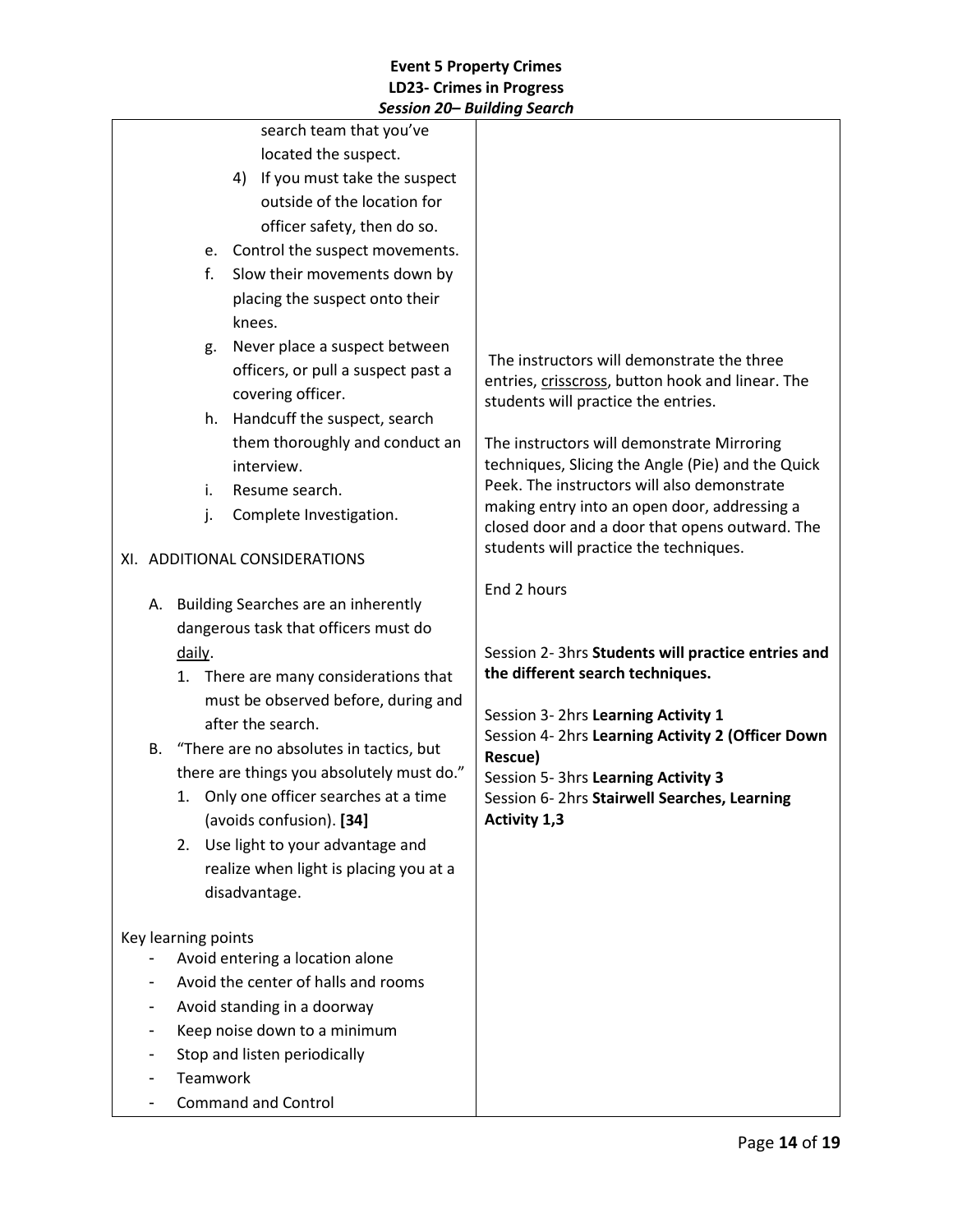|      | _ _ _ _ _                                    | --<br>- - - |
|------|----------------------------------------------|-------------|
|      | - Take your time, there is no reason to rush |             |
|      |                                              |             |
| XII. |                                              |             |
|      |                                              |             |

# **Learning Activity 1- Possible Open Door at 12020 Academy Circle [23.II.C.1,2,3,4,6,7,8,9,10 23.III.A.2]**

**Purpose-** Provide the students with an understanding of search concepts and the knowledge and use of the equipment necessary to conduct a safe search.

**Description-** The suspect will hide under the countertop at 12020 Academy Circle. The suspect will be played by one of the instructors.

Four recruits will be chosen to assume the role of the police officers. The primary unit will receive a radio call of a possible open door at 12020 Academy Circle. The officers will have a call back number and will attempt to contact the PR (Person Reporting). The PR will advise the officers the front door of the residence at 12020 Academy Circle is open. There is no additional information given.

The primary unit will advise dispatch of their code 6 location and communicate any pertinent information. The officers will make a safe approach and observe the front door of the location ajar. The unit will communicate all necessary information including requesting additional resources to contain the building. The officers should utilize the 4 C's (Control, Communicate, Coordinate and Contain). After containing the **location**, the officers will attempt to call out any potential suspects inside of the location using available resources.

The officers will work as a team and use the search methods they were taught. They will enter the location and using the search methods they were taught the officers will locate the suspect hiding under the countertop. The officers will successfully take the suspect into custody using the building search concepts.

(*The time needed to get to the point of extraction and arrest will vary. Completing the scenario successfully will vary in time depending on the students)* 

### Suspect behaviors:

• Cooperative

### **Resources needed:**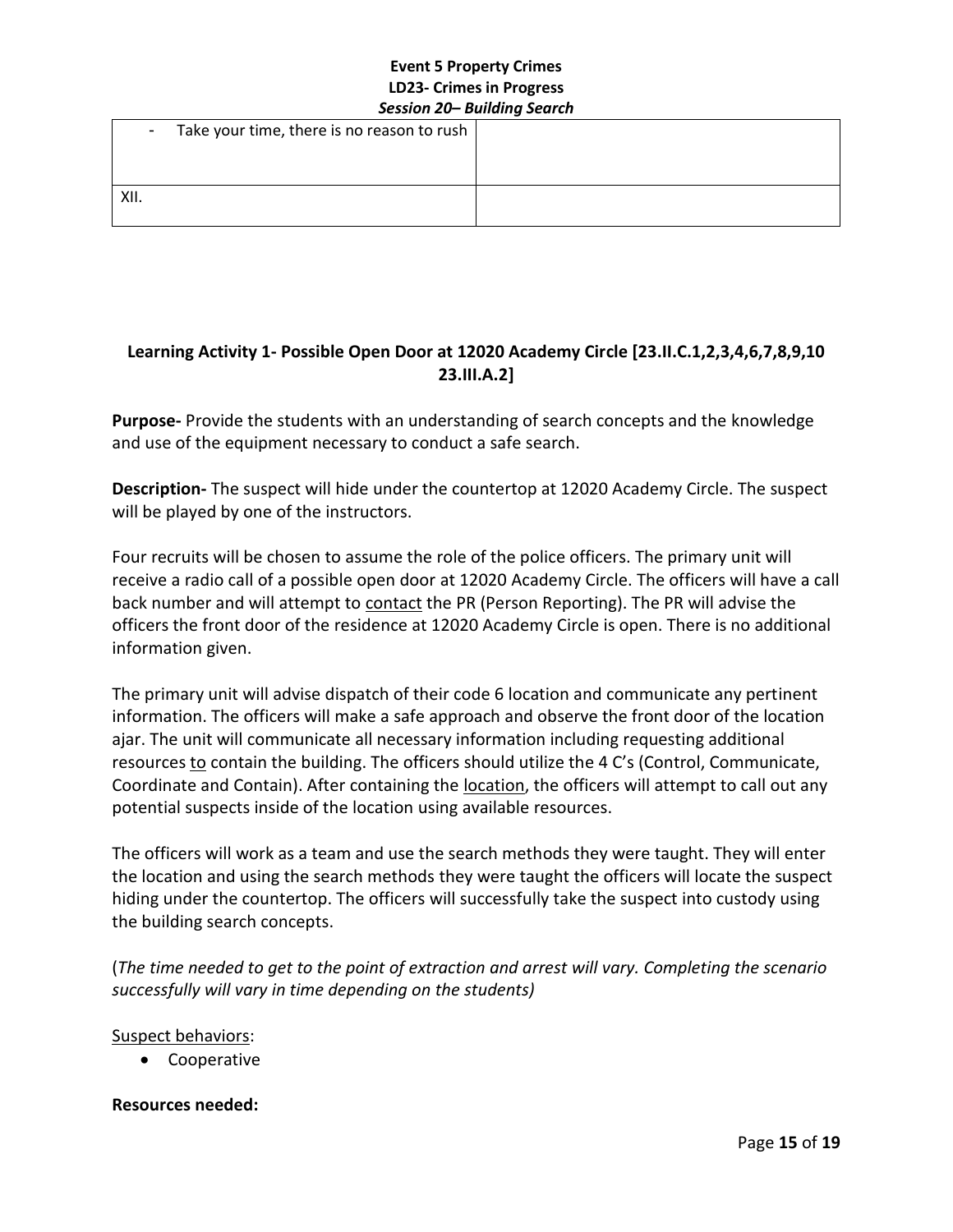- Inert handguns
- Mirror
- Flashlight
- Training radios
- 1 radio for emergency notifications

#### **Key learning points:**

- Communication
- What we do with an Area of Concern (Cover, clear or secure)
- Avoid entering a location alone
- Avoid the center of halls and rooms
- Avoid standing in a doorway
- Keep noise down to a minimum
- Stop and listen periodically
- The importance of teamwork
- The importance of Command and Control
- Take your time, there is no reason to rush

**Time needed:** 15-20 minutes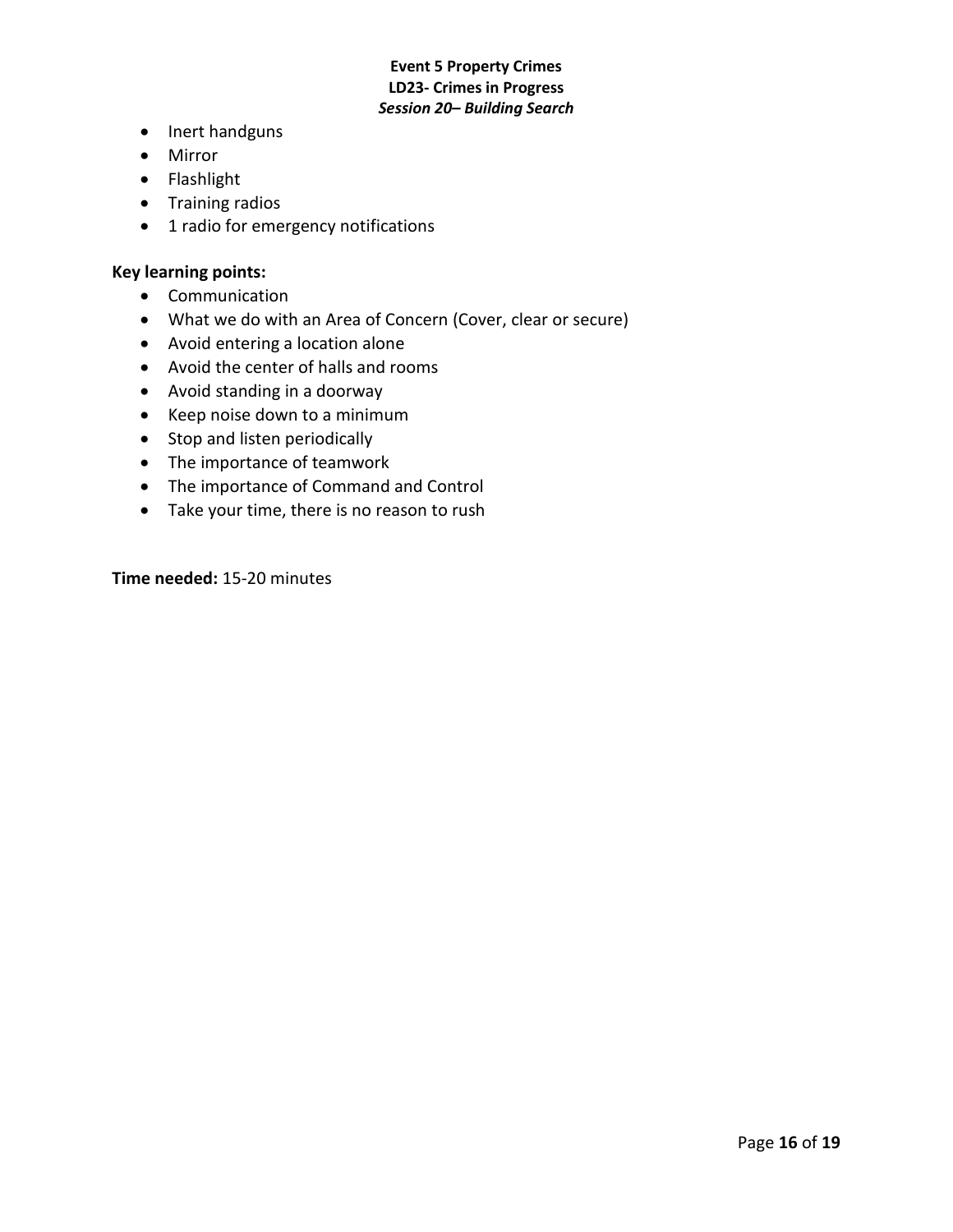# **Learning Activity 2- Officer Down Rescue Demonstration [23.IV.A.5,]**

**Purpose-**The students will understand the proper tactics in performing an Officer Down Rescue. The students will demonstrate an Officer Down Rescue during Building Search Simunitions.

**Description-** Four Recruit Officers will assume the role of officers searching a building in Sit Sim Village (any building). One instructor (role-player) will assume the role of the suspect who will be hiding inside the building. Three officers will enter the building and the suspect will start shooting. One officer will go down simulating he/she had been shot. The officer closest to the downed officer yells out the officer's name ("Jones is down, Jones is down") or "Officer Down!" The officer closest to the downed officer then moves in front or to a tactically superior position in relation to the downed officer and begins firing cover fire. Cover fire shall be directed at the area where the officer knows the suspect is located. The next officer will go to the downed officer and physically extract the officer from the location. He/she shall verbalize they are moving so the officer providing cover fire does not get left inside the building by herself/himself.

### Suspect behaviors:

• Deadly

### **Resources needed:**

• Inert handguns

# **Key learning points:**

- Importance of communication
- The importance of using cover fire
- Rate of fire (Training Purposes = no faster than one round per half second) allowing the rescuer the time necessary for extraction
- The importance of teamwork.
- The importance of Command and Control.

### **Time needed:** 10 minutes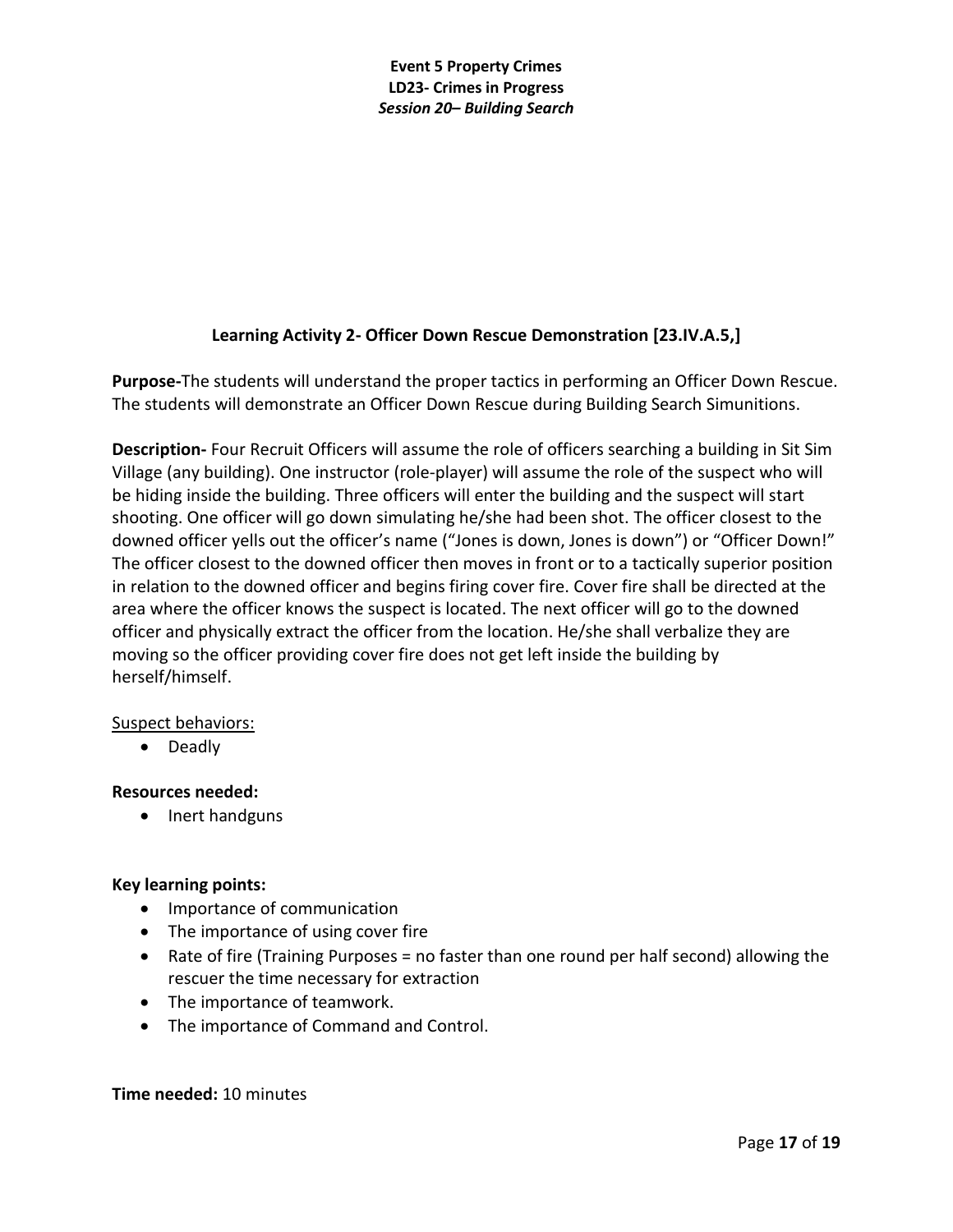# **Learning Activity 3- Open door at the LAPD Motel [23.II.C.1,2,3,4,6,7,8,9,10 23.III.A.2]**

**Purpose-** Provide the students with an understanding of search concepts and the knowledge and use of the equipment necessary to conduct a safe search.

**Description-** The suspect will hide in the LAPD motel. The suspect (Role Player) will be played by one of the instructors.

Four Recruit Officers will be chosen to assume the role of the police officers. The primary unit will receive a radio call of an open door at the LAPD Motel. The officers will have a call back number and will attempt to contact the PR (Person Reporting). The PR will advise the officers the front door upstairs of the LAPD Motel is open and no one has permission to be inside. There is no additional information given.

The primary unit will advise dispatch of their code 6 location and communicate any pertinent information. The officers will make a safe approach and observe the front door of the location ajar. The primary unit will communicate all necessary information including requesting additional resources to contain the building. The officers should utilize the 4 C's (Control, Communicate, Coordinate and Contain). After containing the location, the officers will attempt to call out any potential suspects inside of the location using available resources.

The officers will work as a team and use the search methods they were taught including stairwell searches. They will enter the location and using the search methods they were taught the officers will locate the suspect hiding inside the location. The officers will successfully take the suspect into custody using the building search concepts.

### Suspect behaviors:

• Cooperative

### **Resources needed:**

- Inert handguns
- Mirror
- Flashlight
- Training radios
- 1 radio for emergency notifications